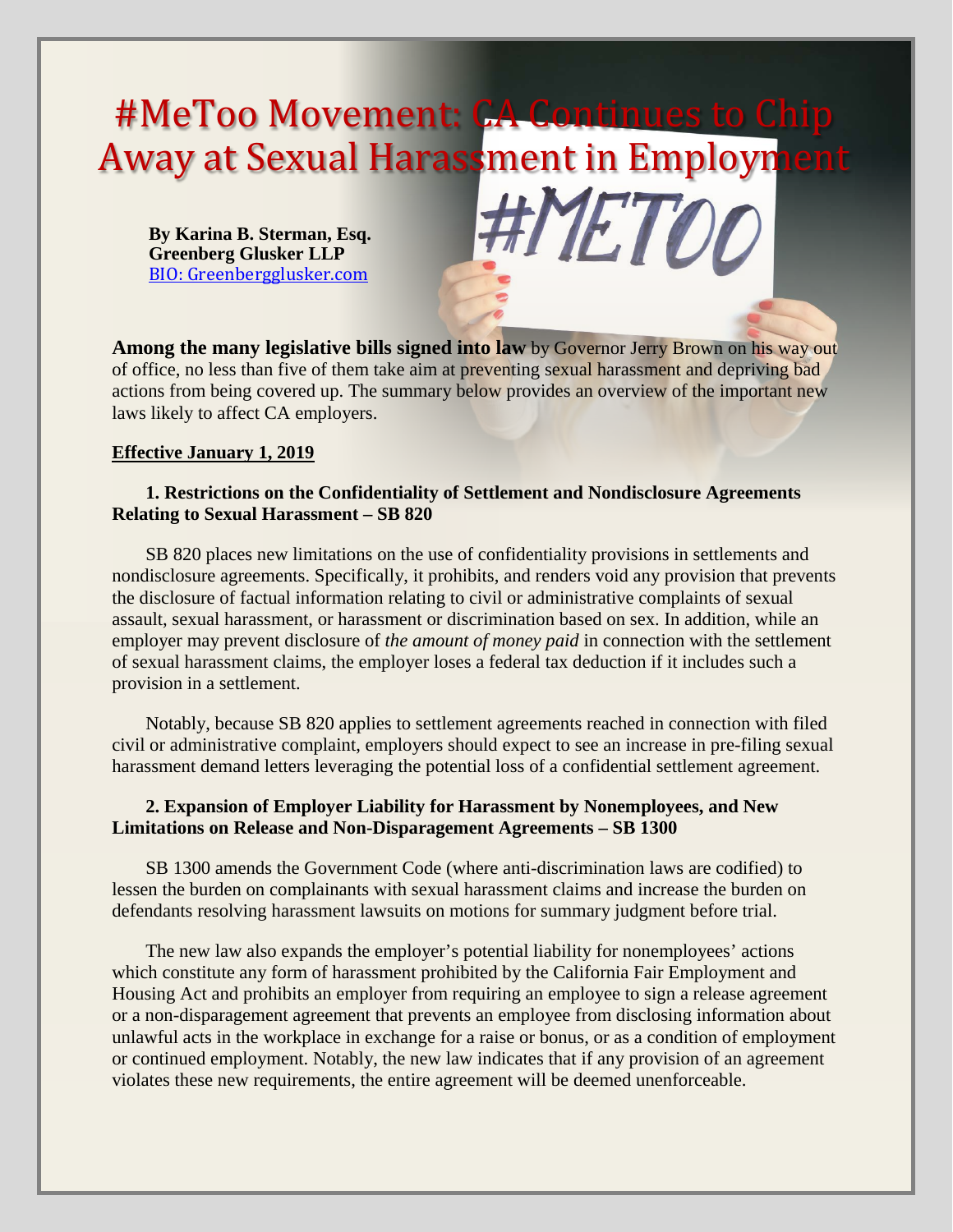# **3. Defamation Protection for Employers and Alleged Victims of Sexual Harassment – AB 2770**

AB 2770 provides protection from liability for defamation or slander to employees who make credible, good faith reports of harassment. The new law also protects current or former employers who communicate with interested parties (such as victims and witnesses). This law is meant to prevent an alleged harasser from suing the alleged victim for reporting the conduct and/or the employer for investigating it.

The law further provides that when an employer is contacted for a job reference about a current or former employee, the employer can now reveal whether the individual is not eligible for rehire because the employer determined that he/she engaged in sexual harassment. However, despite this express new allowance, best practices are to avoid discussing such specifics and seeking legal counsel before deciding to do so.

# **4. Extension of the Statute of Limitations to Seek Civil Damages Due to Sexual Assault – AB 1619**

AB 1619 expanded the time within which a plaintiff may file suit for civil damages due to sexual assault. Under the new statute of limitations, a victim has until the later of either:

a) 10 years from the date of the last act, attempted act, or assault with the intent to commit an act, of sexual assault by the defendant against the plaintiff to bring an action for civil damages as a result of such an assault; or

b) 3 years from the date the plaintiff discovers or reasonably should have discovered that an injury or illness resulted from an act, attempted act, or assault with the intent to commit an act, of sexual assault.

Acts constituting "sexual assault" pursuant to AB 1619 encompass a broad swath of crimes ranging from unwanted touching to rape.

### **Deadline of January 1, 2020**

### **Expansion of Required Sexual Harassment Training – SB 1343**

Previously required only of larger employers, the law now requires employers with five or more employees to provide at least two hours of various sexual harassment training and education to all employees in a supervisory position, and at least one hour of such training to all nonsupervisory employees, within six months of beginning work for the employer, and every two years thereafter. Additionally, most employers will now be required to provide training to seasonal and temporary employees, or any employee hired to work for less than six months, within 30 calendar days after the hire date, or within 100 hours worked, whichever occurs first.

Employers are required to comply with the new training requirements by January 1, 2020, which means they should do so during 2019, even if they had already done so in 2018. Notably,